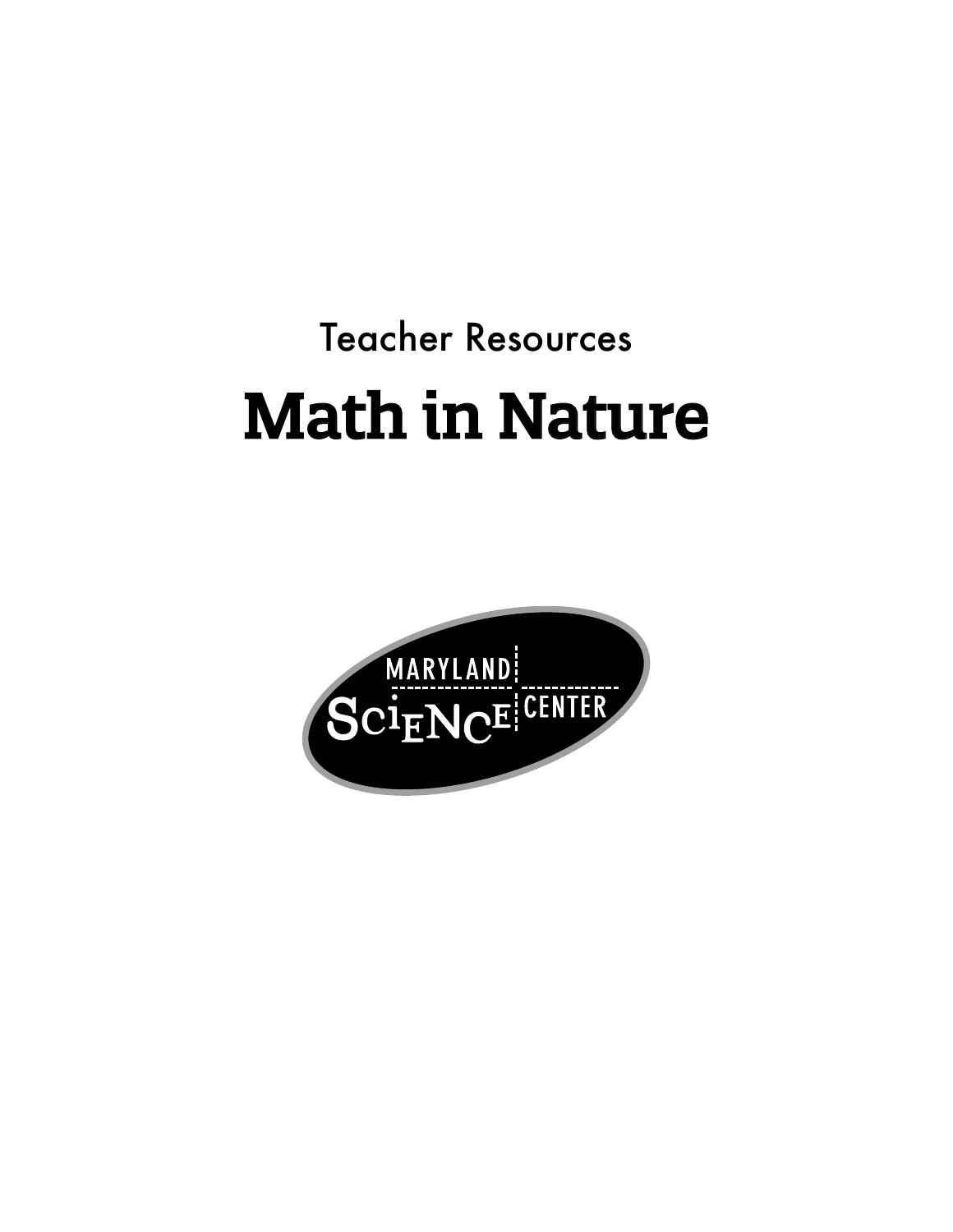## Table of Contents

|--|--|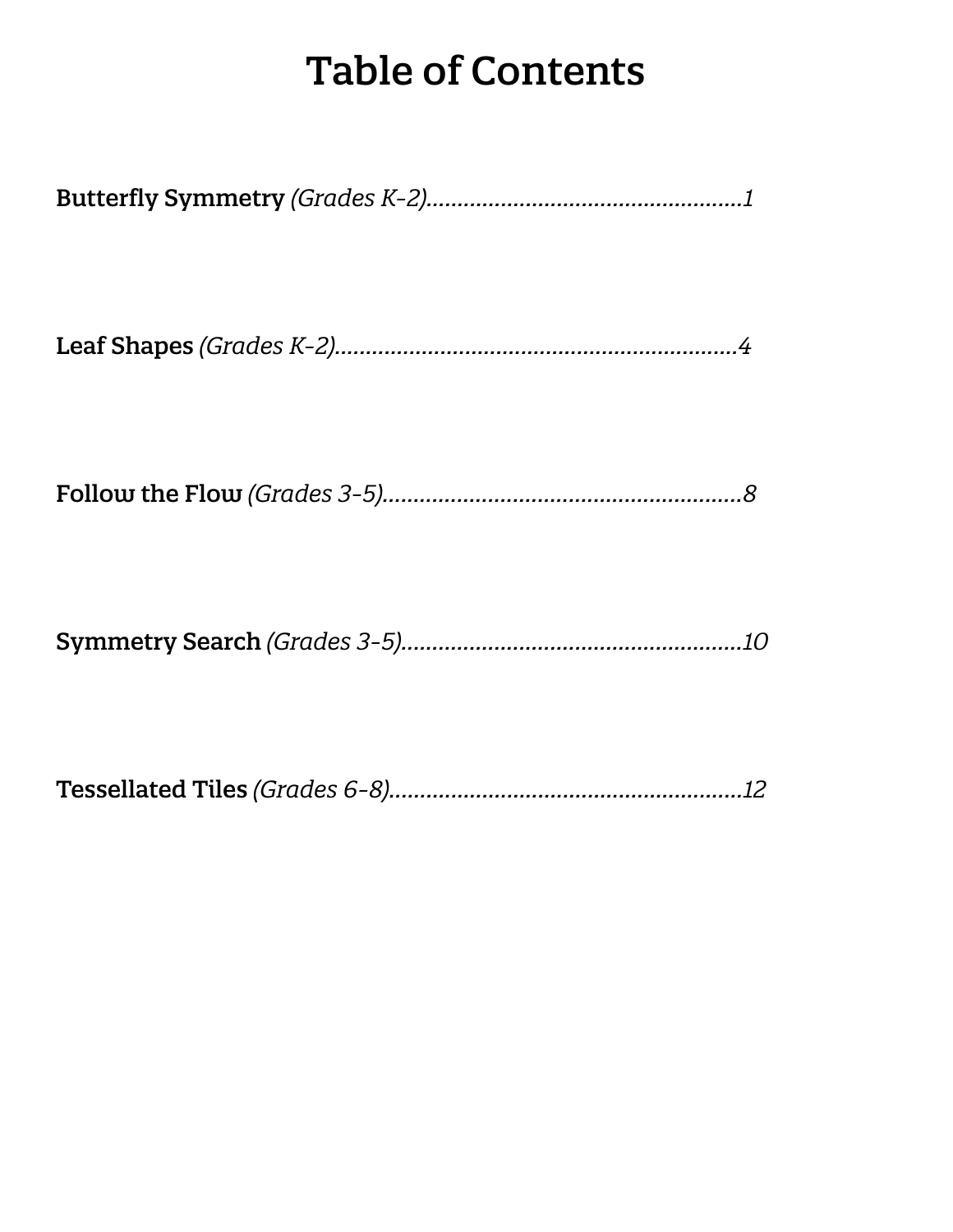## Butterfly Symmetry

*Grades K-2*

### **Objective:**

• To explore symmetry in butterflies and other animals.

### Materials, per student:

- Butterfly handout
- Paint
- Paint brushes
- Paint bowls

### Materials for extension:

- White copy paper
- Pencil or pen

### Procedure:

- 1. Fold the butterfly handout in half vertically along the dotted line. Open the paper flat again. The paper has been divided into two halves.
- 2. On the left half, where the butterfly is outlined in black, put dots of paint all over the wing. Do not paint on the right half of the paper (past the dotted line).
- 3. After painting the left half of the butterfly, fold the handout again on the dotted line while the paint is still wet.
- 4. Press firmly on the handout while it's folded, and then open it to see how the paint has transferred to the other side. Do both halves of your butterfly look the same?

#### Extension:

• There are many other animals that have symmetrical parts of their bodies. Draw the face of your favorite animal. Fold the paper in half. Do the images on both sides match? Follow the steps above using paint and folding your paper to see if you get the same symmetrical effect.

### Science and Math Concepts:

A shape is called symmetrical if that same overall shape can be made by flipping, rotating, or moving part of it.

Regular polygons including squares, equilateral triangles, and hexagons are symmetrical. These shapes are also found in many parts of the natural world.

Many different types of animals, including humans, display bilateral symmetry. Some examples of bilaterally symmetrical creatures are blue crabs, beetles, dogs, and worms. These things can be divided along a central axis to produce two sides that are near mirror images. Most animals with this type of symmetry have the ability to move themselves forward by walking, crawling, or swimming.

Many bugs and insects, including butterflies, use their symmetrical markings to camouflage themselves from predators. Their wings might be camouflaged to look like leaves or tree bark, which helps keep them safe in the wild.





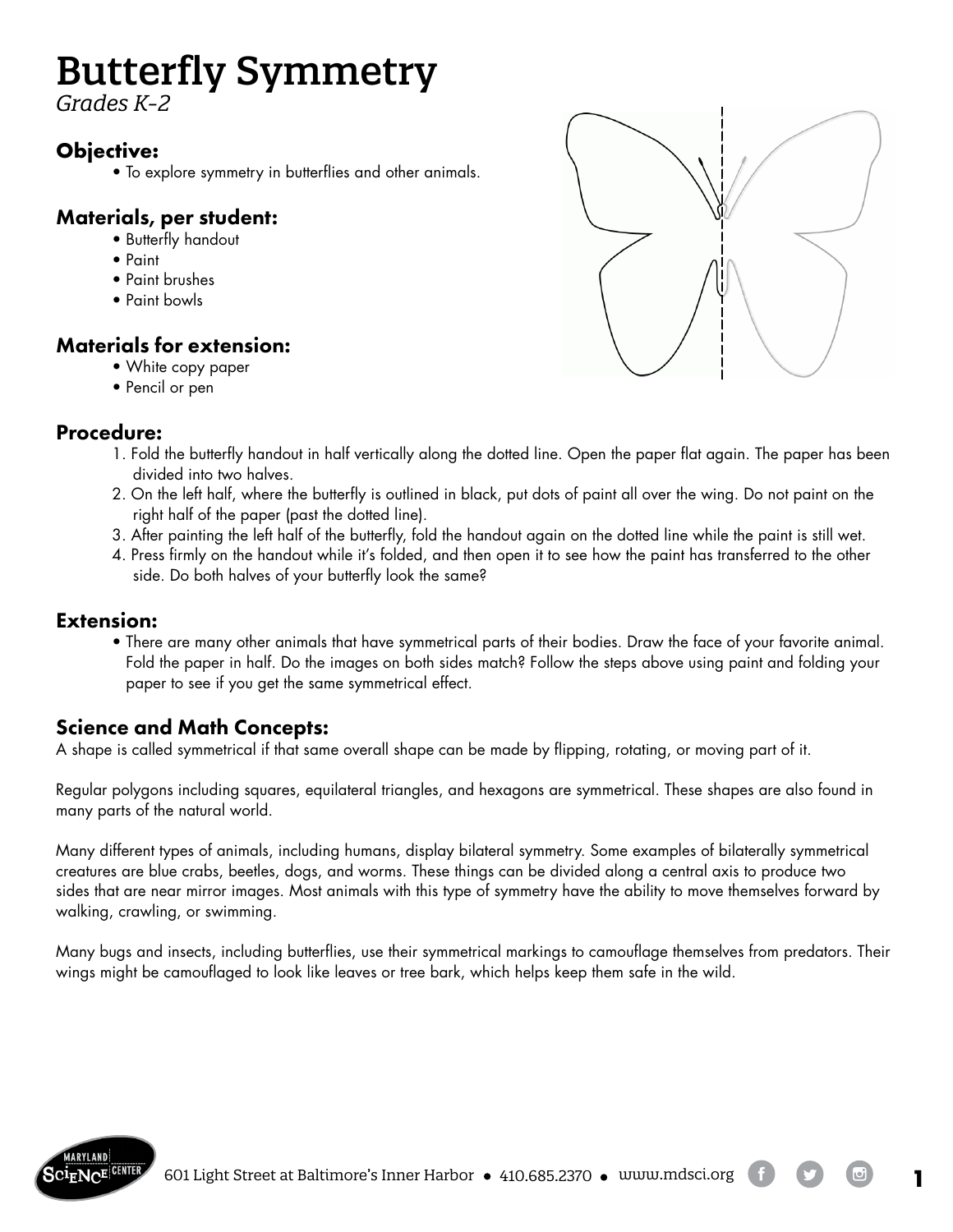## Butterfly Symmetry (continued)

*Grades K-2*

### Curriculum Connections:

Maryland College and Career-Ready Standards for Mathematics

- Additional Standard 2.G.A.2 Partition a rectangle into rows and columns of same-size squares and count to find the total number of them.
- Additional Standard 2.G.A.3 Partition circles and rectangles into two, three, or four equal shares, describe the shares using the words halves, thirds, half of, a third of, etc., and describe the whole as two halves, three thirds, four fourths. Recognize that equal shares of identical wholes need not have the same shape.

Next Generation Science Standards

- K-LS1-1 Use observations to describe patterns of what plants and animals need to survive.
- 1-LS1-1 Different animals use their body parts in different ways to see, hear, grasp objects, protect themselves, move from place to place, and seek, find, and take in food, water, and air.
- 2-LS4-1 Make observations of plants and animals to compare the diversity of life in different habitats.
- Crosscutting Concepts Patterns
	- o Patterns in the natural and human designed world can be used as evidence.
		- o Patterns in the natural world can be observed and used to describe phenomena.

### References:

CBC Radio. (2018, July 20). *The reason why most animals are symmetrical has to do with their locomotion*. https://www.cbc.ca/radio/quirks/july-21-2018-bread-came-before-agriculturedriving-drowsiness-and more-1.4753031/thereason-why-most-animals-are-symmetrical-hasto-do-with-their-locomotion-1.4753044

MathCurious. (2020, April 8). *Symmetry in Nature.* https://mathcurious.com/2020/04/08/symmetry-in-nature/



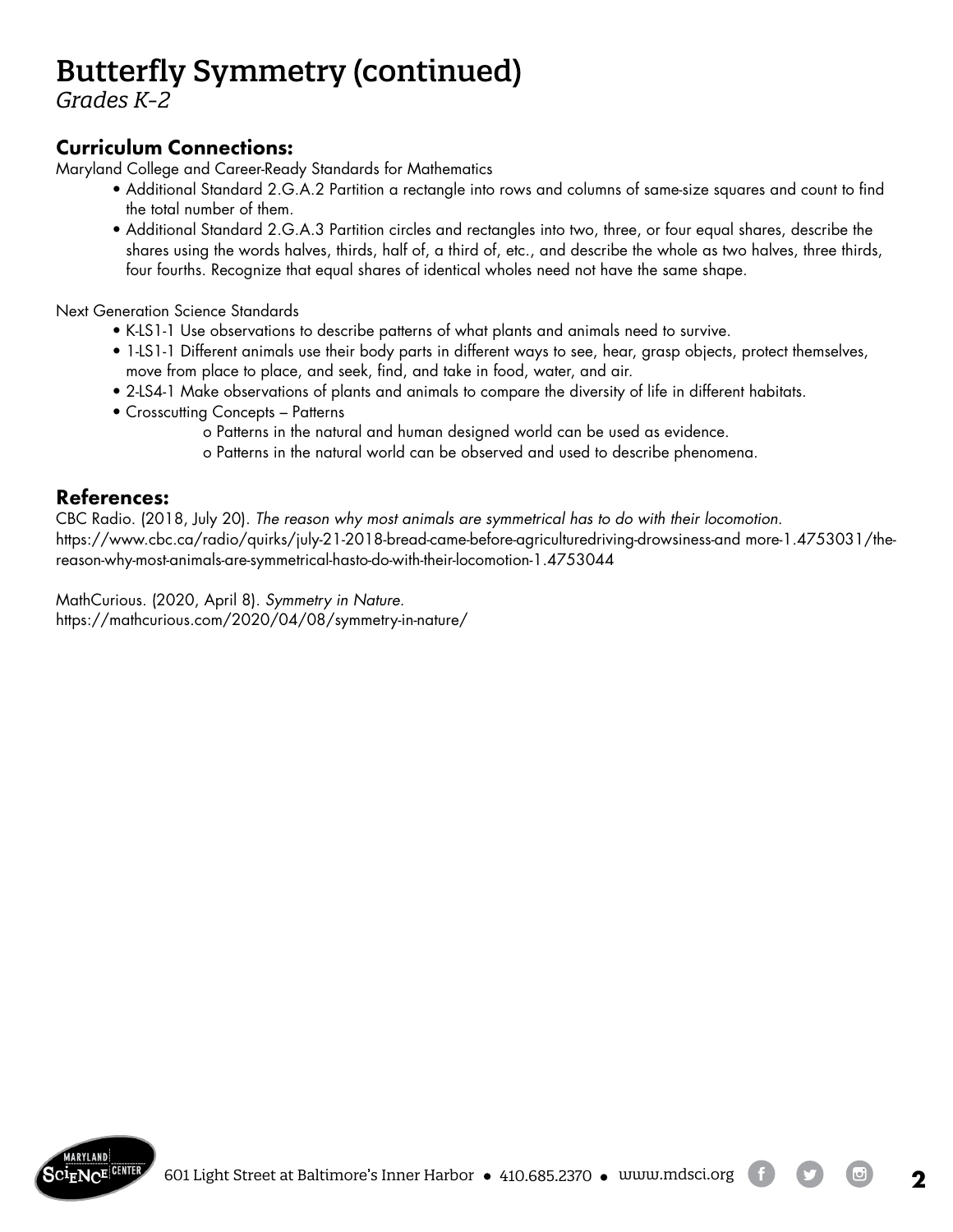## Butterfly Handout







 $\bullet$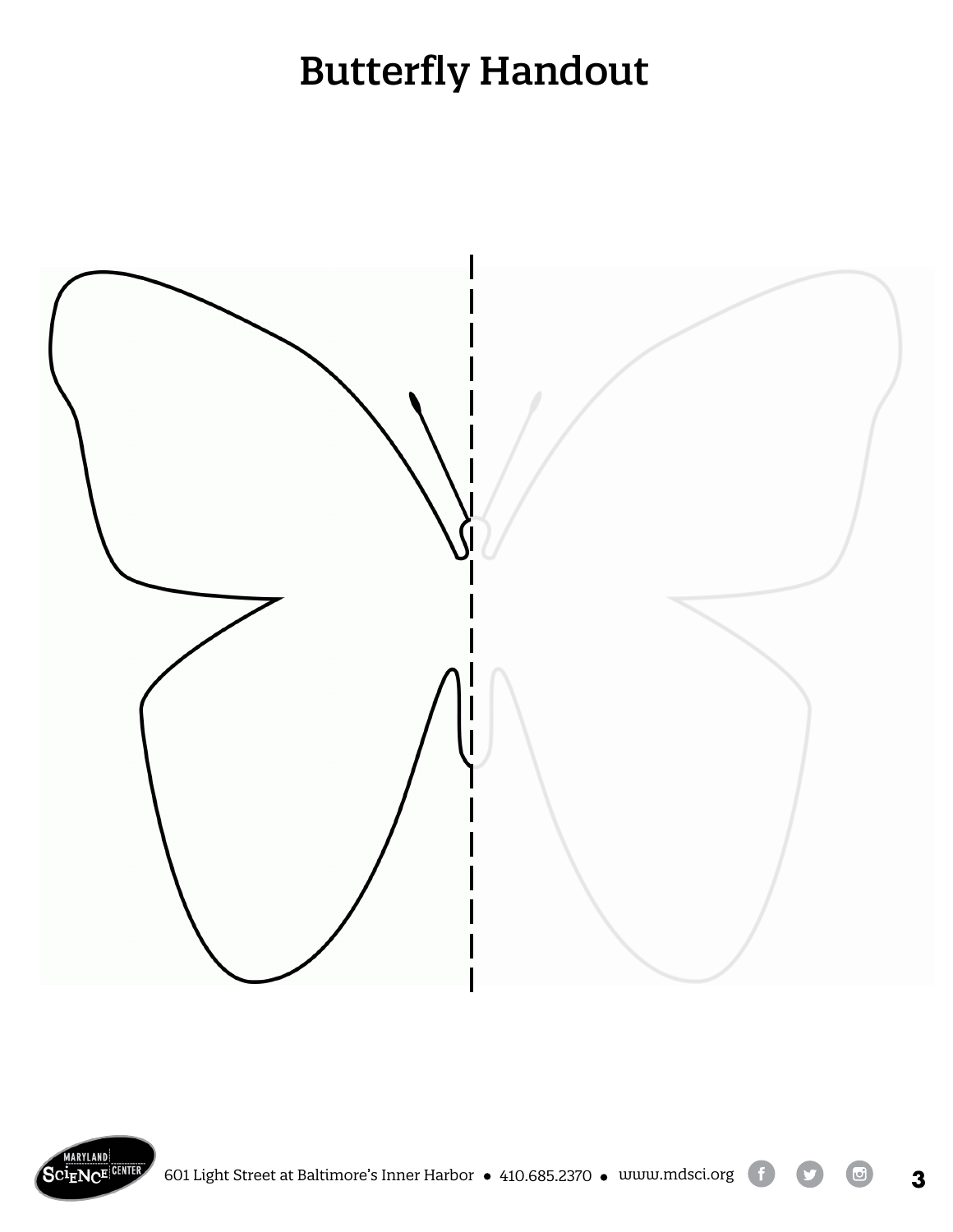## Leaf Shapes

*Grades K-2*

### Objective:

• To explore geometric shapes found in nature.

### Materials, per student:

- Leaf handout
- Shape handout
- Pencil or pen

### Materials for extension:

- Scissors
- White copy paper

#### Procedure:

- 1. Look at the different types of leaves on the handout.
- 2. Using the shape handout as a guide, see which shapes you can find in the leaves.
- 3. Draw the outline of the shapes with a pencil or pen.
- 4. How many different types of shapes did you find? Which shapes are the most common? Are there any shapes that don't appear at all?

### Extension:

- Use the scissors to cut out the individual shapes from the shape handout.
- Design your own leaves by arranging the shapes on top of the blank paper and tracing the outlines.

### Science and Math Concepts:

Leaves absorb sunlight and produce food for plants. Leaves contain chlorophyll which converts sunlight into energy through photosynthesis. Plants also absorb carbon dioxide gas from the air and release oxygen gas back into the environment through their leaves.

Leaves provide space for water to evaporate through transpiration. This process keeps plants cool and helps regulate their temperature.

Plants can have different shaped leaves depending on their environment. The shape can change based on the amount of sunlight, how much water is present, and if there are other plants nearby competing for space and light. Trees can be classified by the shapes of their leaves and how their leaves are arranged. There are many types of leaf shapes including oval, round, and heart shaped. Tree leaves that are made of a single blade per leaf are called simple leaves. Tree leaves that are made of several smaller leaflets together are called compound leaves.

**4**

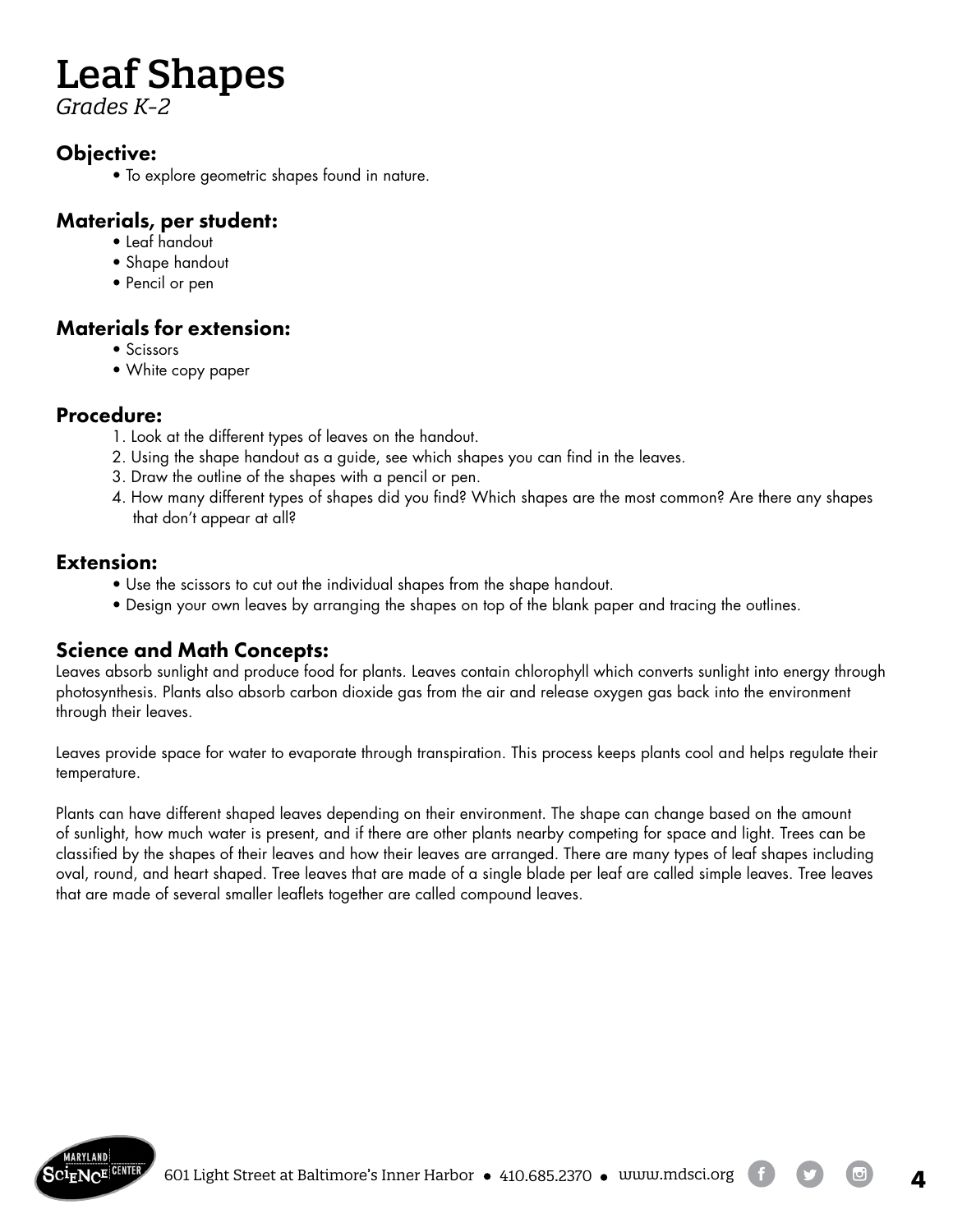## Leaf Shapes (continued)

*Grades K-2*

### Curriculum Connections:

Maryland College and Career-Ready Standards for Mathematics

- Additional Standard K.G.A.2 Correctly name shapes regardless of their orientations or overall size.
	- Additional Standard K.G.B.5 Model shapes in the world by building shapes from components (e.g., sticks and clay balls) and drawing shapes.
	- Supporting Standard 1.MD.C.4 Organize, represent, and interpret data with up to three categories; ask and answer questions about the total number of data points, how many in each category, and how many more or less are in one category than in another.
	- Additional Standard 1.G.A.2 Compose two-dimensional shapes (rectangles, squares, trapezoids, triangles, half circles, and quarter-circles) or three-dimensional shapes(cubes, right rectangular prisms, right circular cones, and right circular cylinders) to create a composite shape and compose new shapes from the composite shape.
	- Additional Standard 2.G.A.1 Recognize and draw shapes having specific attributes, such as a given number of angles or a given number of equal faces. Identify triangles, quadrilaterals, pentagons, hexagons, and cubes.

Next Generation Science Standards

- K-LS1-1 Plants need water and light to live and grow.
- 1-LS1-1 All organisms have external parts. Plants also have different parts (roots, stems, leaves, flowers, fruits) that help them survive and grow.
- 1-LS3-1 Individuals of the same kind of plant or animal are recognizable as similar but can also vary in many ways.
- 2-LS2-1 Plants depend on water and light to grow.

### References:

Allen, G. (1883, March 15). *The Shape of Leaves.* Nature 27, 464–466. https://www.nature.com/articles/027464a0

Mass Audobon. (n.d.). *Tree-Mendous Trees STEM Preschool Teaching Unit.* https://www.massaudubon.org/content/download/13467/209564/file/PreKTeachingUnitsTREES.pdf

Nature Museum. (2021, May 10). *Exploring leaf shapes.* Peggy Notebaert Nature Museum*.* https://naturemuseum.org/2021/05/exploring-leaf-shapes/

The Pennsylvania State University. (2009, July 12). *Leaf Shapes and Strategies.* The Virtual Nature Trail at Penn State New Kensington.

https://www.dept.psu.edu/nkbiology/naturetrail/leaves.htm

Villazon, L. (n.d.). *Why have trees evolved such a variety of leaf shapes?* BBC Science Focus Magazine. https://www.sciencefocus.com/nature/why-have-trees-evolved-such-a-variety-of-leaf-shapes/



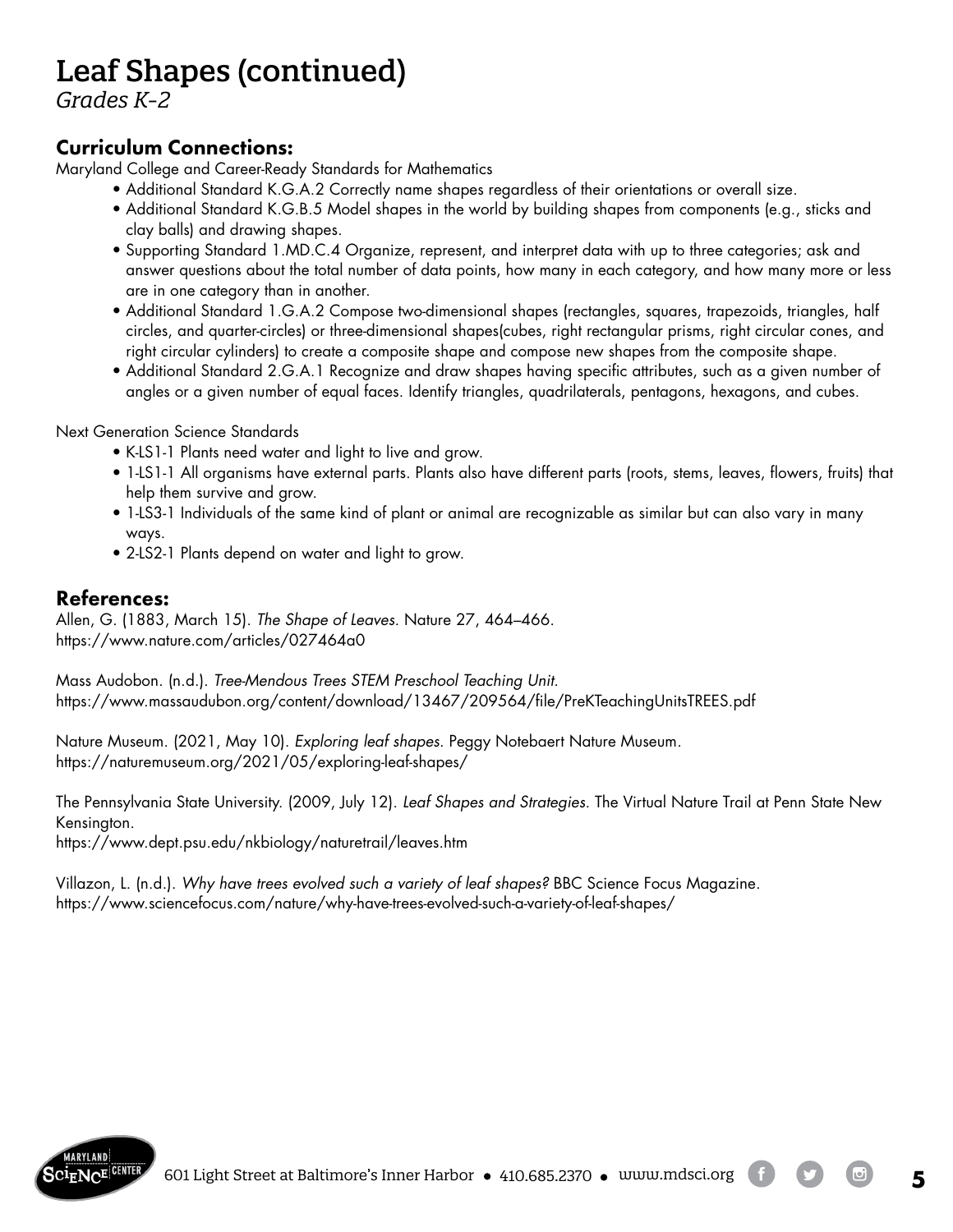## **Shape Handout**



**6**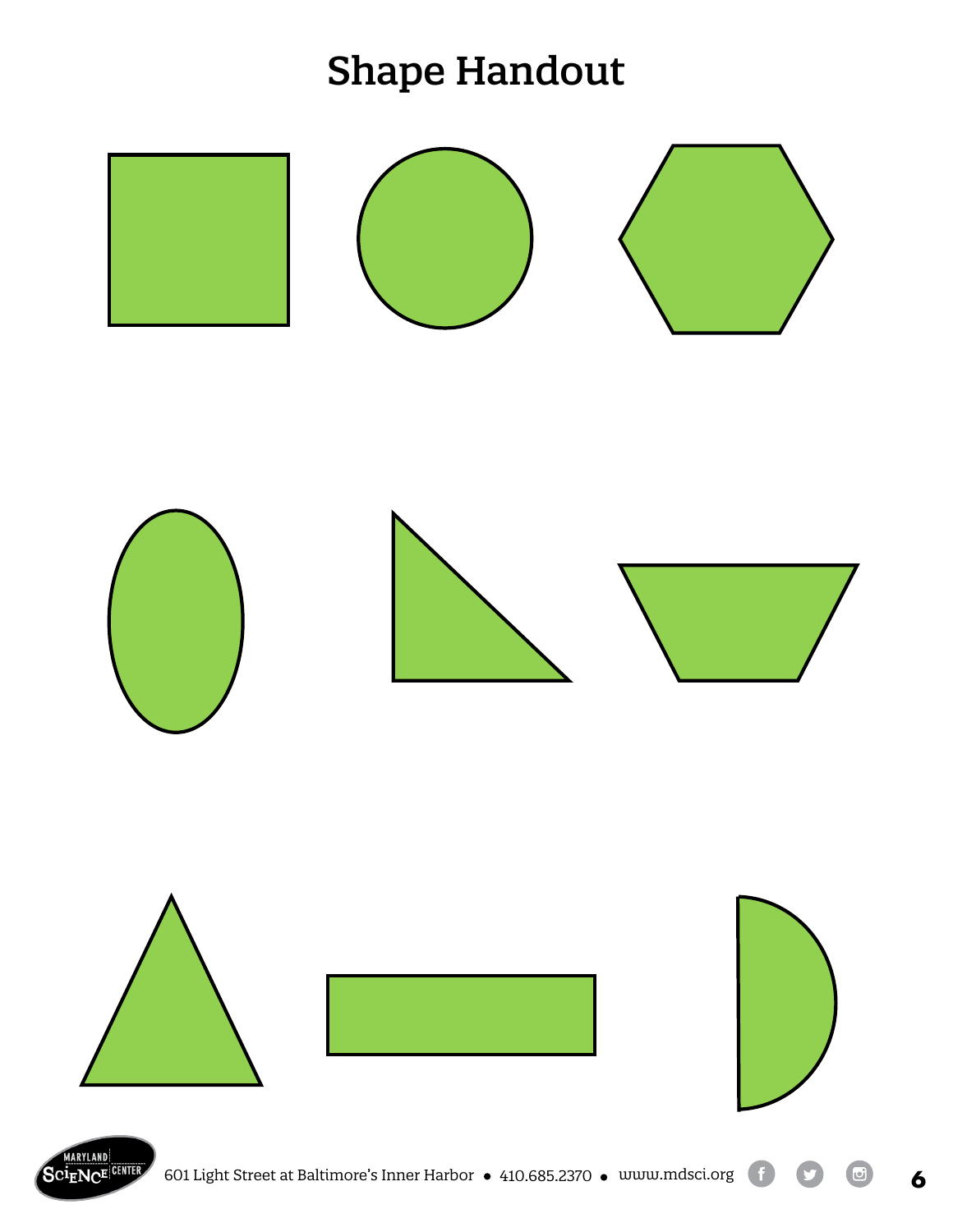## Leaf Handout





**7**

 $\Box$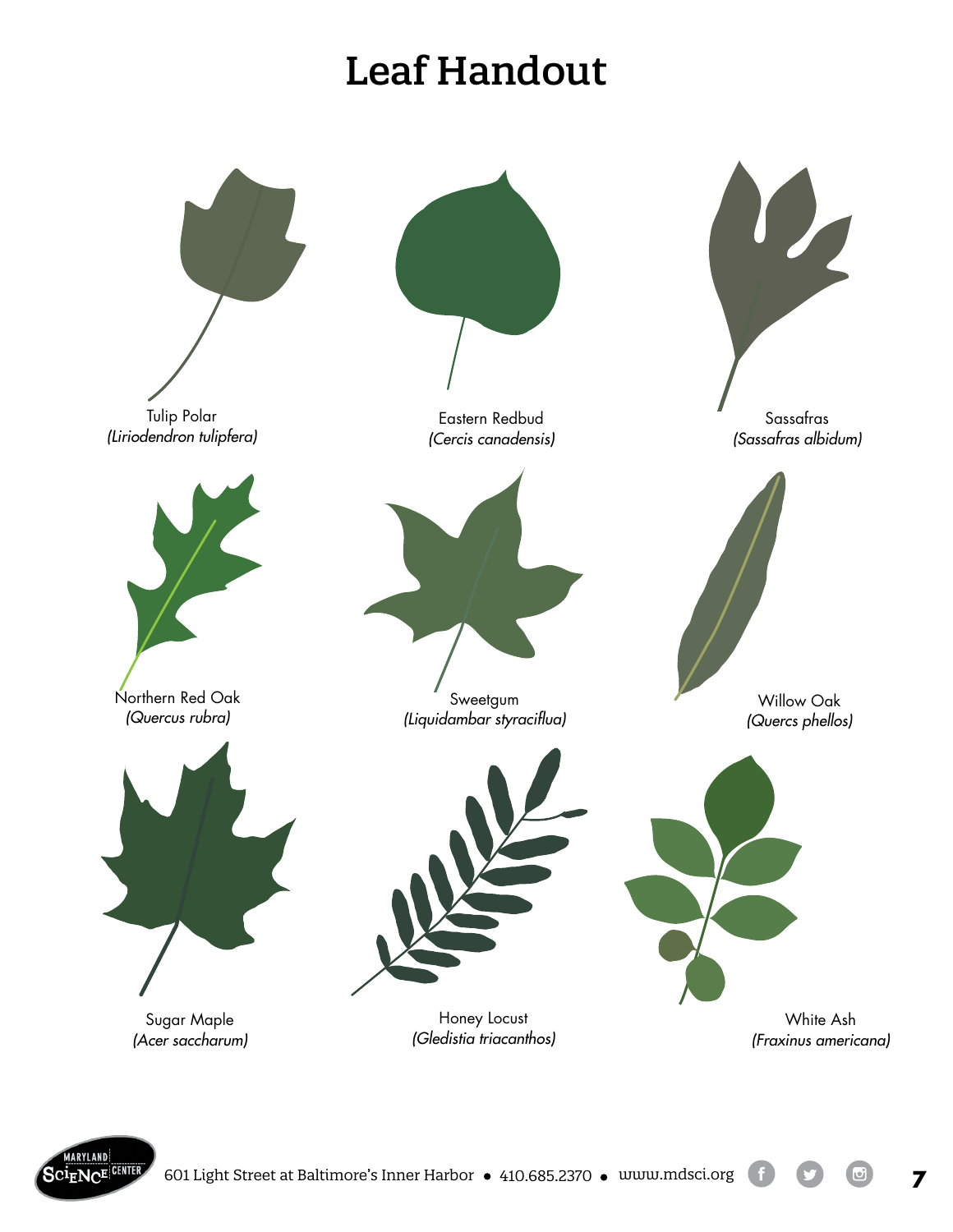## Follow the Flow

*Grades 3-5*

### Objectives:

- To model the flow of water through a watershed.
- To investigate a repeating pattern found in nature.

### Materials, per group of three to four students:

- White copy paper
- Four washable markers of different colors
- Spray bottle filled with water

### Procedure:

- 1. Take a sheet of paper and crush it into a ball with your hands.
- 2. Open the paper back up but don't flatten it too much. The wrinkles, ridges, and valleys should simulate a natural landscape.
- 3. Visually divide the paper into four equal parts and use a different marker to color just the tops of all the wrinkles and folds in each part. Think of these as the highest point of your landscape.
- 4. Lightly spritz water over the landscape using the spray bottle to represent rain or other precipitation. Try not to saturate the paper so much that it starts to fall apart.
- 5. Observe what happens. Follow the water as it flows down to the lowest parts of the landscape.
- 6. Follow the colors from the highest points of the paper to the lowest parts. Do the colors flow separately, or do they mix? Is there one single area where water collects or several smaller areas? What might these areas represent in a real landscape?

### Science and Math Concepts:

A watershed is an area of land where all of its water flows into the same larger body of water. The area of land for a specific watershed can range in scale from very small to very large. Water travels downhill to form rivers, lakes, or reservoirs, or flows out into bays and oceans.

Satellite images of Earth show how water flowing over land can form interesting patterns known as fractals. A fractal is a repeating pattern that looks similar at different scales.

Mathematical fractals such as the Mandelbrot set, the Koch snowflake, and the Sierpiński triangle involve repeating very specific shapes or patterns through multiple smaller and smaller iterations to create complex images.

Fractal patterns that appear in the natural world, such as those seen in watersheds, are not often exact copies. These fractals are self-similar, but not identical, at different scales, unlike mathematically created fractals.

Living organisms can exhibit natural fractal patterns, such as tree branches and twigs, the veins of leaves, and the fronds of certain ferns. Other natural phenomena, including lightning bolts and mountain ranges, can also exhibit fractal patterns.



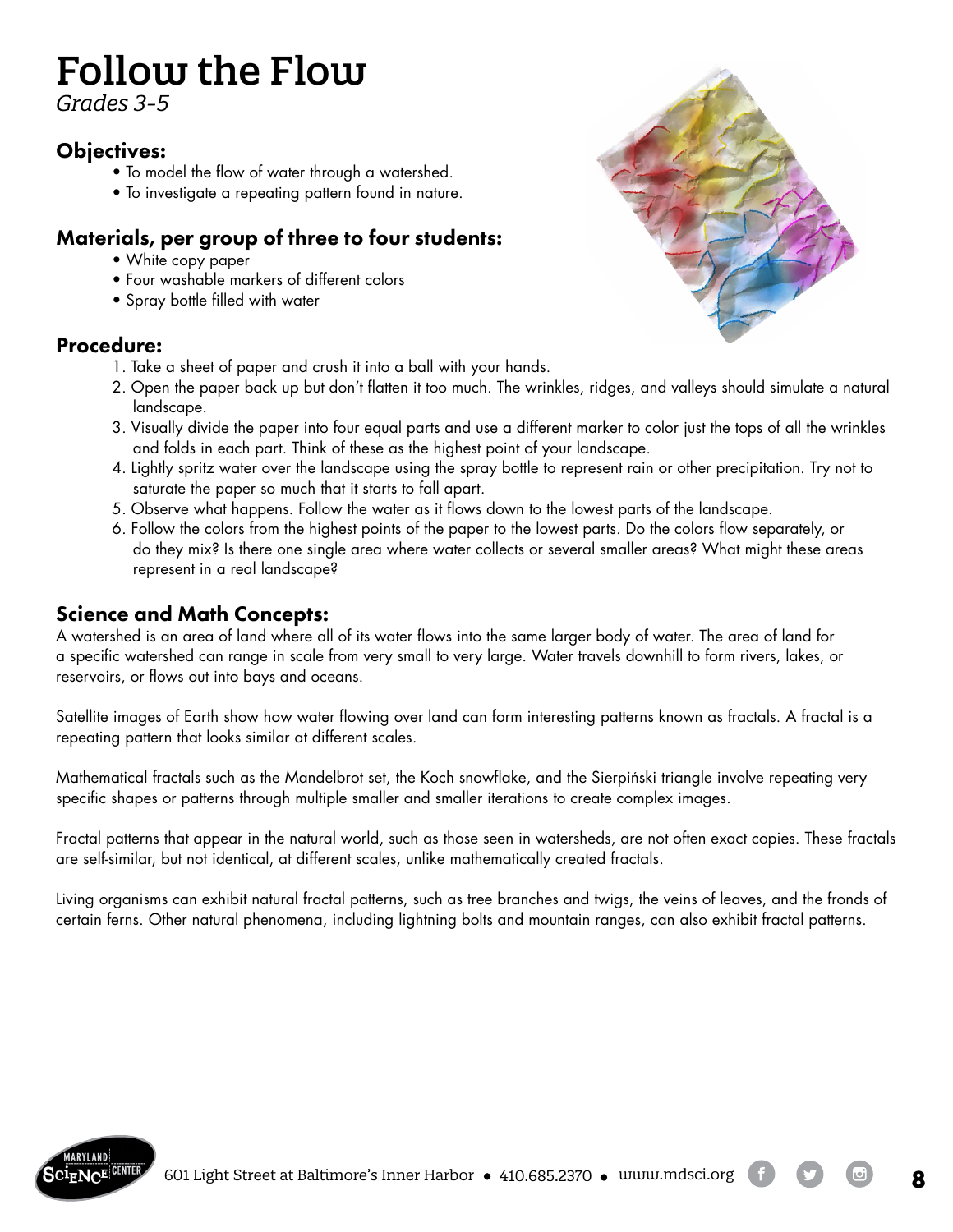### Follow the Flow (continued)

*Grades 3-5*

### Curriculum Connections:

Maryland College and Career-Ready Standards for Mathematics

• Supporting Standard 3.G.A.2 Partition shapes into parts with equal areas. Express the area of each part as a unit fraction of the whole. For example, partition a shape into 4 parts with equal area, and describe the area of each part as ¼ of the area of the shape.

Next Generation Science Standards

- Crosscutting Concepts Patterns
	- o Patterns of change can be used to make predictions.
	- o Patterns can be used as evidence to support an explanation.
	- o Similarities and differences in patterns can be used to sort and classify natural phenomena.
	- o Similarities and differences in patterns can be used to sort, classify, communicate, and analyze simple rates of change for natural phenomena.
- Connections to the Nature of Science Scientific Knowledge Assumes an Order and Consistency in Natural Systems
	- o Science assumes consistent patterns in natural systems.

### References:

Challoner, J. (2010, October 18). *How Mandelbrot's fractals changed the world.* BBC News. https://www.bbc.com/news/magazine-11564766

Exploratorium Teacher Institute. (2021). *Fractal Patterns.* Exploratorium Science Snacks. https://www.exploratorium.edu/snacks/fractal-patterns

Fractal Foundation. (2016). *Watersheds and Rivers.* https://fractalfoundation.org/resources/fractivities/fractal-rivers/

IBM 100. (n.d.). *Fractal Geometry.* Icons of Progress. https://www.ibm.com/ibm/history/ibm100/us/en/icons/fractal/

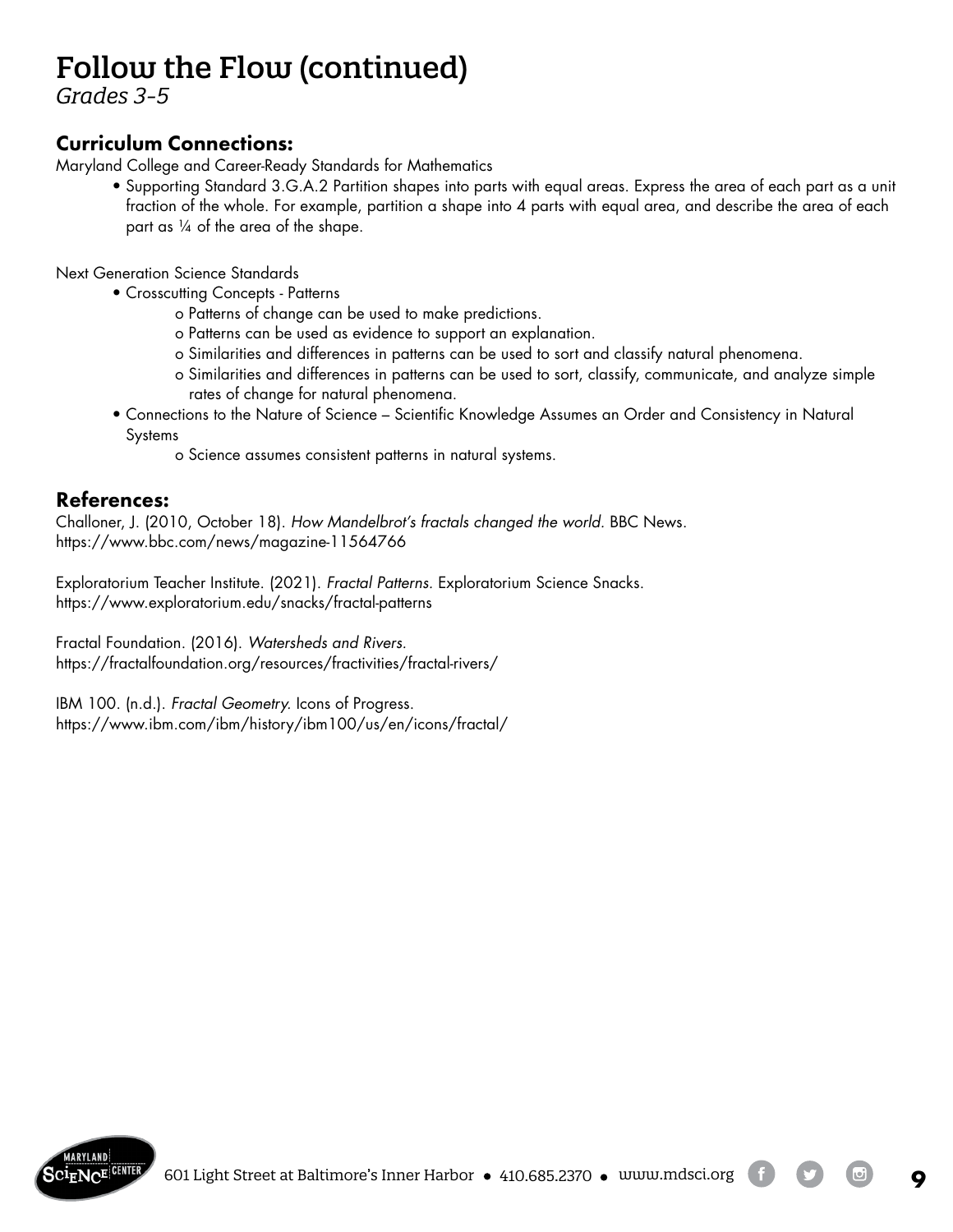## Symmetry Search

*Grades 3-5*

### Objectives:

- To identify common objects that display simple symmetry.
- To learn the difference between bilateral and radial symmetry.

### Materials, per student:

- Square or rectangular mirror, hand-sized is best
- White copy paper
- Pencil or pen
- Access to an outdoor area

### Materials for extension:

- An additional small mirror
- Masking tape

### Procedure:

- 1. Take a trip outside and look for items with interesting shapes. Look for things such as trees, plants, flowers, rocks, insects, or birds.
- 2. Start by investigating smaller items that are easy to pick up like leaves or flower petals.
- 3. Imagine a line dividing the object in half and hold the mirror against this line. Try different ways of dividing it in half.
- 4. Observe the reflections in the mirror. Does it produce an image that looks just like the whole object?
- 5. For objects that can't be tested directly with the mirror, such as a tall tree or an insect that might crawl away, draw or sketch the object as accurately as possible on a piece of paper and then hold the mirror against the drawing and observe the reflection.

### Extension:

- Some objects are symmetrical around a central point rather than a straight line.
- To test for this type of symmetry, hold two mirrors together so the reflective sides face each other, and the edges form a narrow angle. Secure the mirrors with a few pieces of masking tape to make a hinge.
- Place the hinged mirror against an object. Open or close the mirrors at the hinge and observe the images in both mirrors. Experiment with different angles to see if you can produce a reflection that looks like the whole object.

### Science and Math Concepts:

A shape is called symmetrical if that same overall shape can be made by flipping, rotating, or moving part of it.

Regular polygons including squares, equilateral triangles, and hexagons are symmetrical. These shapes are also found in many parts of the natural world. Symmetry is especially common in living organisms but can also be found in other natural objects.

Many insects, crustaceans, and vertebrates, including humans, display bilateral symmetry. These things can be divided along a central axis to produce two sides that are near mirror images. Many animals that exhibit this type of symmetry have the ability to move themselves forward by walking, crawling, or swimming.

Many marine invertebrate animals, as well as non-living objects such as snowflakes and spiderwebs, display radial symmetry. These things are symmetrical when rotated around a central point. Animals that exhibit this type of symmetry are often stationary or move very little.



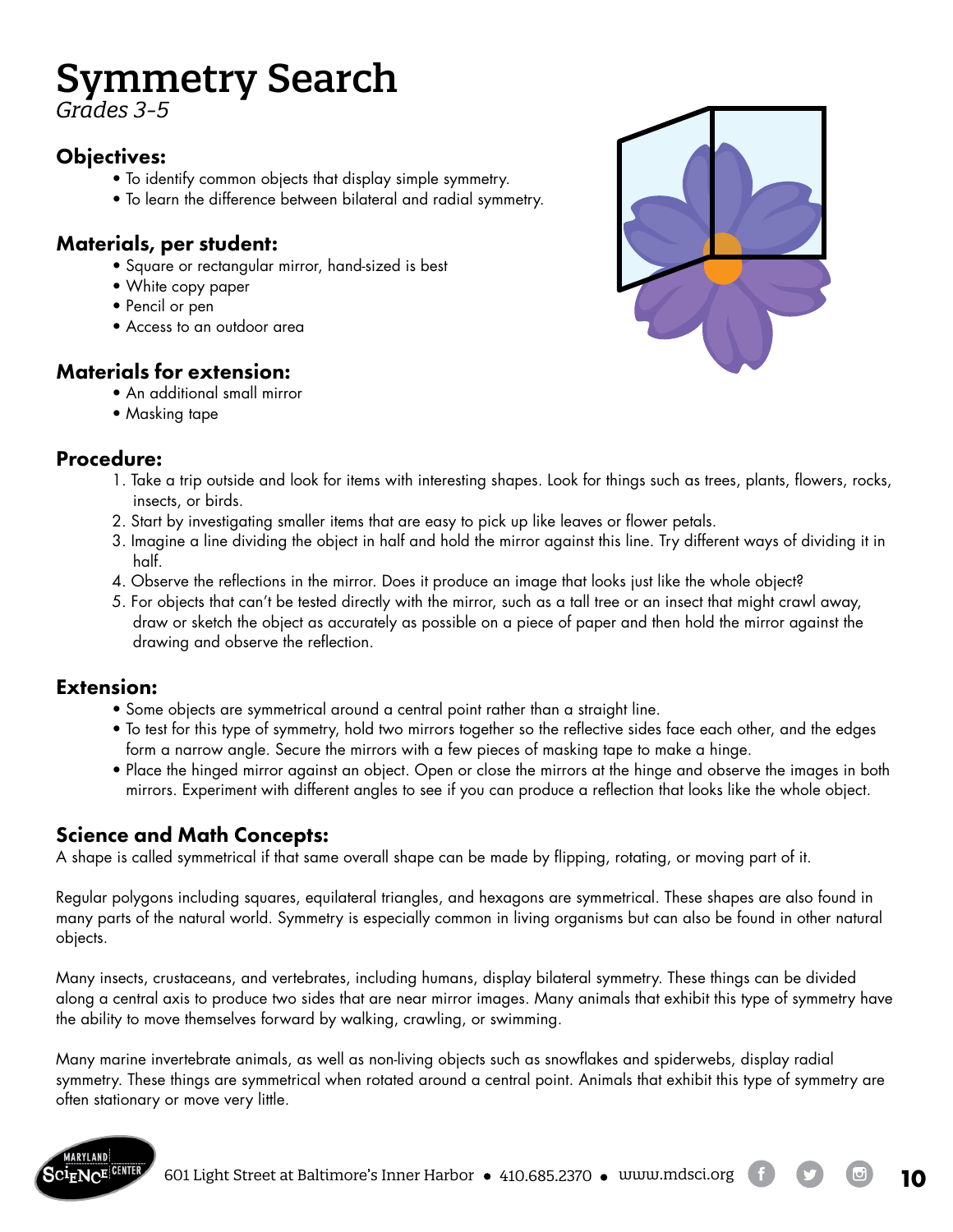### Symmetry Search (continued)

*Grades 3-5*

### Science and Math Concepts (continued):

Flowers can exhibit bilateral or radial symmetry. Scientists believe certain flowers may have evolved this way to attract pollinators such as bees or butterflies.

While many natural objects exhibit symmetry, there are some living things that can't be equally divided. Some examples of this asymmetry include the fiddler crab, which has one claw that is significantly larger than the other, and snails with spiraling shells.

### Curriculum Connections:

Maryland College and Career-Ready Standards for Mathematics

- Supporting Standard 3.G.A.2 Partition shapes into parts with equal areas. Express the area of each part as a unit fraction of the whole. For example, partition a shape into 4 parts with equal area, and describe the area of each part as ¼ of the area of the shape.
- Standard 4.G.A.3 Recognize a line of symmetry for a two- dimensional figure as a line across the figure such that the figure can be folded along the line into matching parts. Identify line symmetric figures and draw lines of symmetry.

Next Generation Science Standards

- 3-LS3-1 Different organisms vary in how they look and function because they have different inherited information.
- 3-LS4-2 Sometimes the difference in characteristics between individuals of the same species provide advantages in surviving, finding mates, and reproducing.
- 4-LS1-1 Plants and animals have both internal and external structures that serve various functions in growth, survival, behavior, and reproduction.
- Crosscutting Concepts Patterns
	- o Patterns can be used as evidence to support an explanation.
	- o Similarities and differences in patterns can be used to sort and classify natural phenomena.
	- o Similarities and differences in patterns can be used to sort, classify, communicate, and analyze simple rates of change for natural phenomena.
- Connections to the Nature of Science Scientific Knowledge Assumes an Order and Consistency in Natural Systems
	- o Science assumes consistent patterns in natural systems

### References:

CBC Radio. (2018, July 20). *The reason why most animals are symmetrical has to do with their locomotion.*  https://www.cbc.ca/radio/quirks/july-21-2018-bread-came-before-agriculture-driving-drowsiness-and-more-1.4753031/ the-reason-why-most-animals-are-symmetrical-has-to-do-with-their-locomotion-1.4753044

MathCurious. (2020, April 8). *Symmetry in Nature.* https://mathcurious.com/2020/04/08/symmetry-in-nature/

Normile, D. (2004, August 27). *Surprising Start for Snail Asymmetry.* Science. American Association for the Advancement of Science. https://www.science.org/content/article/surprising-start-snail-asymmetry

TeacherVision Staff. (n.d.). *Symmetry in Nature.* TeacherVision. https://www.teachervision.com/mathematics/symmetry-in-nature



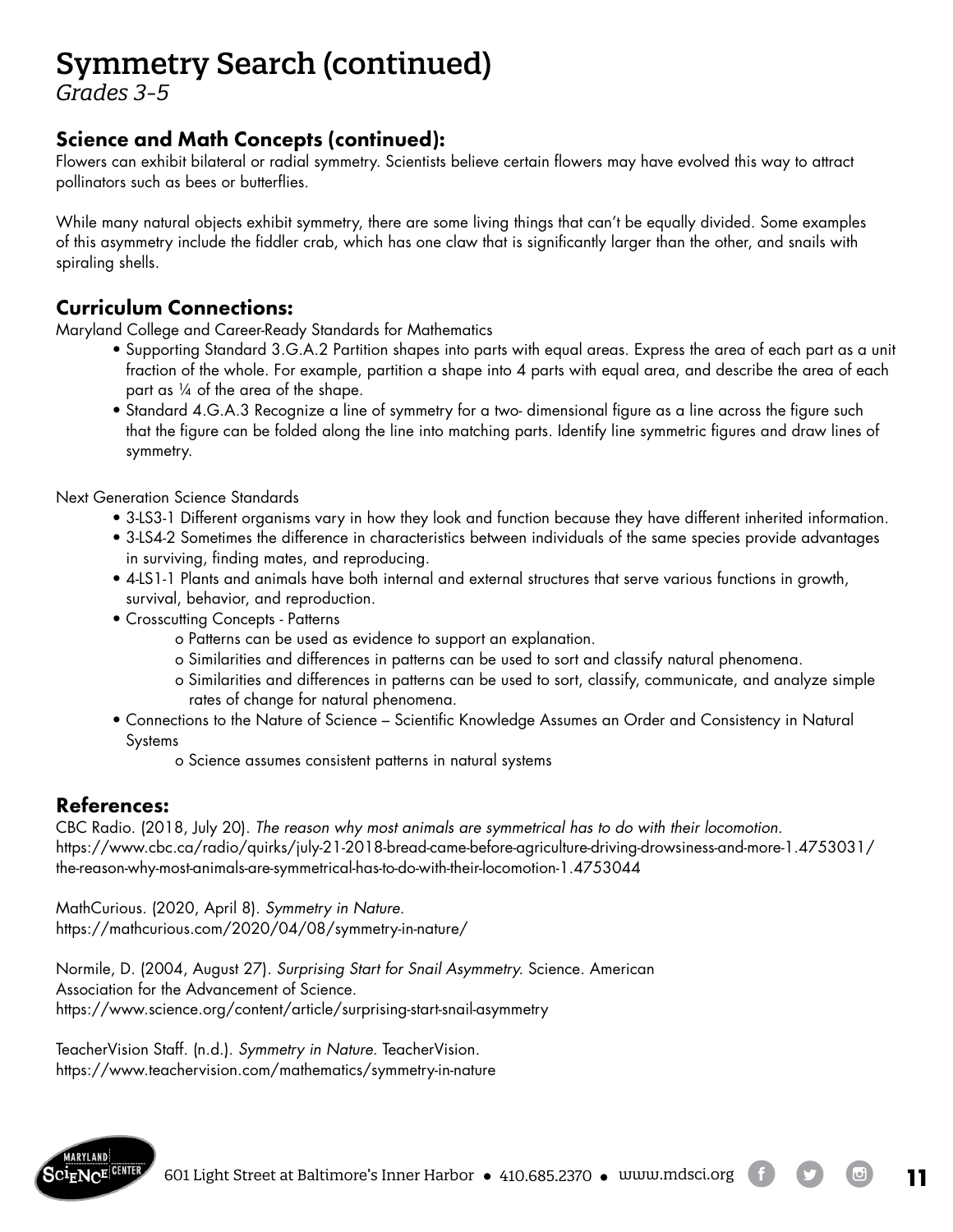## Tessellated Tiles

*Grades 6-8*

### **Objectives:**

- To learn which polygons tessellate.
- To compare regular and non-regular tessellated patterns.

### **Materials, per student:**

- Shape handout
- Scissors
- Several sheets of white copy paper
- Pencil or pen

### **Materials for extension:**

- Tape
- Several more sheets of white copy paper

### **Procedure:**

- 1. Cut out each of the shapes from the handout.
- 2. Choose a shape and line up one of the edges with the side of a blank sheet of paper. Trace the shape.
- 3. Move, flip, or rotate the cutout so that its edges are lined up with the first trace. Trace it again. Continue this over and over to create a pattern that covers the paper.
- 4. Repeat this process with the remaining shapes on their own sheets of paper.
- 5. Determine which shapes created a tiled pattern that can cover the paper with no gaps or overlaps. Compare these patterns to ones you've seen in nature. What do they remind you of?

### **Extension:**

- Choose two or more shapes from the handout. Lay the shapes next to each other so they share a similar line or angle and tape them in place. Use this new shape to create another pattern.
- Alter the shape by rotating it around a central point or by flipping it upside down to create a mirror image. Can you make the new shape tessellate?
- How is this pattern different from the one you created before?

### **Science and Math Concepts:**

A tessellation is a pattern of repeating shapes that fit together with no gaps between them.

Tessellations can be made of only one shape or a combination of shapes. Regular tessellations are created from a single polygon and semi-regular tessellations are created from more than one polygon.

Polygons are two-dimensional shapes created with three or more straight lines. If all the sides of the shape are the same length and the angles of the corners are the same, the shape is considered a regular polygon.

Equilateral triangles, squares, and hexagons are the only regular polygons that can tessellate on their own. Tessellated patterns from these shapes can be observed in honeycomb, snake skin, turtle shells, and the skin of a pineapple.

Voronoi patterns are another type of tessellation often seen in natural objects such as dried mud, dragonfly wings, giraffe spots, human skin cells, or a cluster of bubbles. These patterns consist of irregular shapes where each shape forms outward from a central seed point. The individual shapes that form around the seed can be dictated by chemical processes or biological growth.



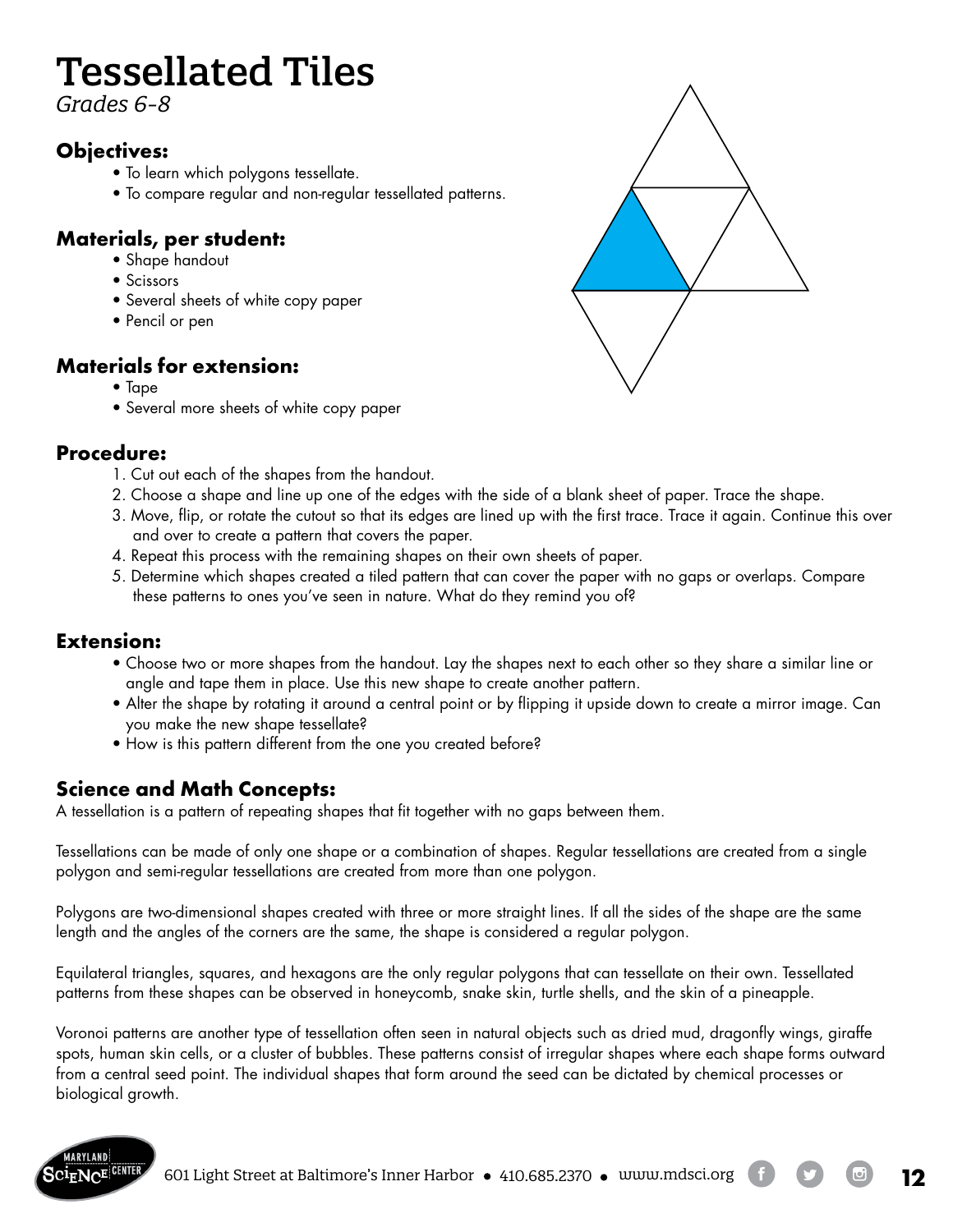## Tessellated Tiles (continued)

*Grades 6-8* 

### **Curriculum Connections:**

Maryland College and Career-Ready Standards for Mathematics

- Standard 8.G.1 Verify experimentally the properties of rotations, reflections, and translations
	- Standard 8.G.4 Understand that a two-dimensional figure is similar to another if the second can be obtained from the first by a sequence of rotations, reflections, translations, and dilations; given two similar two-dimensional figures, describe a sequence that exhibits the similarity between them.

Next Generation Science Standards

- Crosscutting Concepts Patterns
	- o Patterns can be used to identify cause and effect relationships.
- Connections to the Nature of Science -Scientific Knowledge Assumes an Order and Consistency in Natural Systems
	- o Science assumes that objects and events in natural systems occur in consistent patterns that are understandable through measurement and observation.

#### **References:**

D'Agostino, S. (2019, January 22). *Voronoi Tessellations and Scutoids Are Everywhere.* Scientific American. https://blogs.scientificamerican.com/observations/voronoi-tessellations-and-scutoids-areeverywhere/

Illustrative Mathematics. (2017-2019). *Regular Tessellations.* https://curriculum.illustrativemathematics.org/MS/teachers/3/9/2/index.html

The Franklin Institute. (2022). *Math Patterns In Nature.* https://www.fi.edu/math-patternsnature

Watson, R. (2016, November 3). *Semi-regular tessellations.* Cambridge University Press. https://www.cambridge.org/core/journals/mathematical-gazette/article/abs/semiregulartessellations/ EDF9872E9D06E49B6C596D957550c083